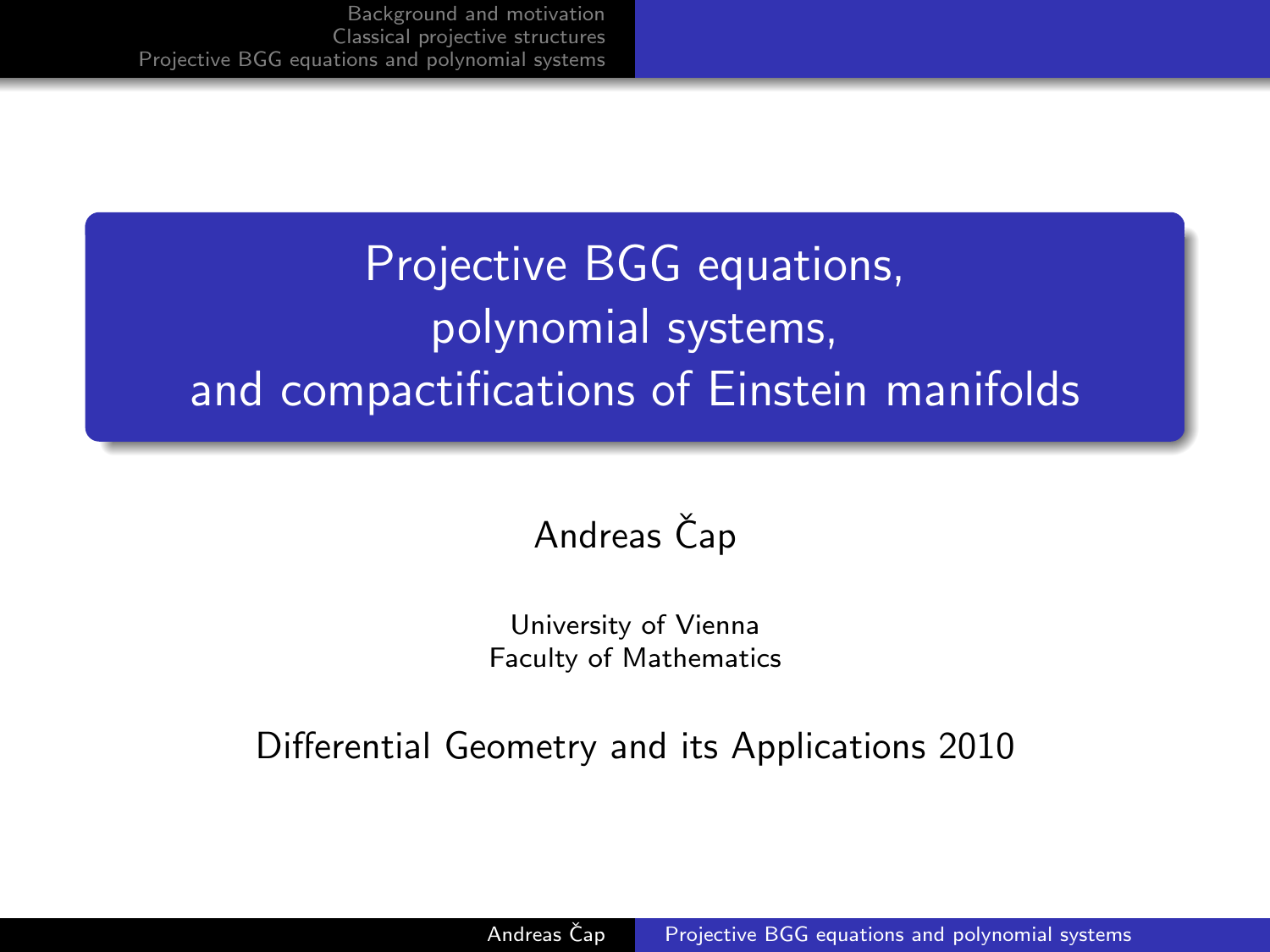- based on recent joint work with A.R. Gover and M. Hammerl, available as arXiv:1005.2246.
- The machinery of BGG sequences gives a construction of a large number of invariant differential operators associated to a family of geometric structures called parabolic geometries.
- The first operator in each BGG sequence defines a geometric overdetermined system of PDEs, so existence of solutions for each of these systems defines an interesting subclass of geometries.
- My talk will be devoted to the study of solutions of such systems for the simplest example of a parabolic geometry, namely classical projective structures. This leads to surprising relations to algebraic geometry and compactifications of Einstein manifolds. Many of these considerations have analogs for the other parabolic geometries.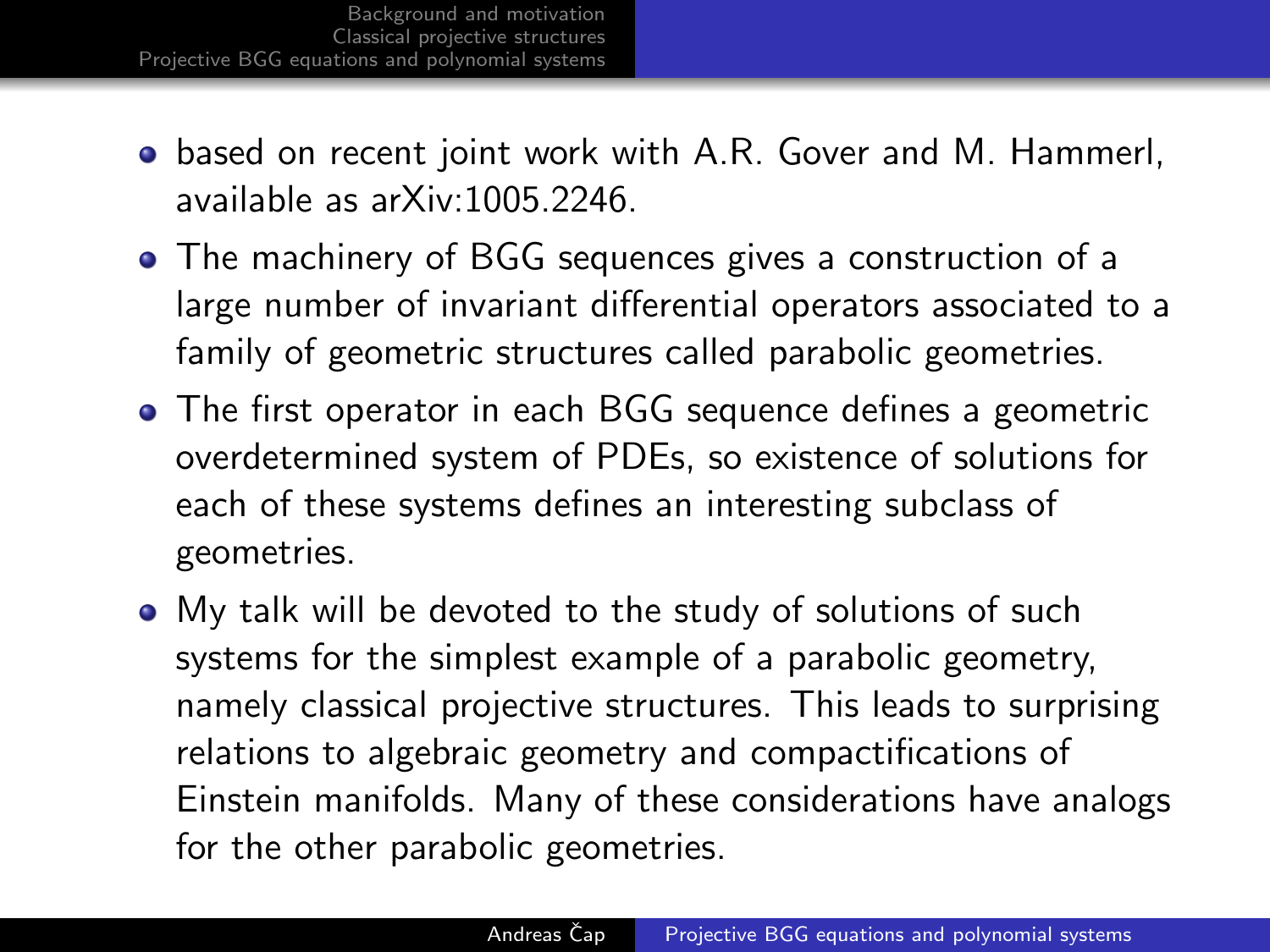## Conformal BGG equations

- The overdetermined systems produced by the machinery of BGG sequences on conformal structures include the equations for twistor spinors, the conformal Killing equations on vector fields, differential forms, and on symmetric tensor fields, and the equation of almost Einstein scales.
- For many of these equations, there are interesting results on possible zeros (or higher order zeros) of solutions.
- **•** Let us discuss the **almost Einstein equation** in a bit more detail:

Let  $g_{ab}$  be a metric in the conformal class and let  $\nabla$  be its Levi Civita connections and  $P_{ab}$  its Schouten tensor. Look for functions  $\sigma$  such that

#### Almost Einstein equation

<span id="page-2-0"></span> $\nabla_a \nabla_b \sigma + P_{ab} \sigma = fg_{ab}$  for some smooth function f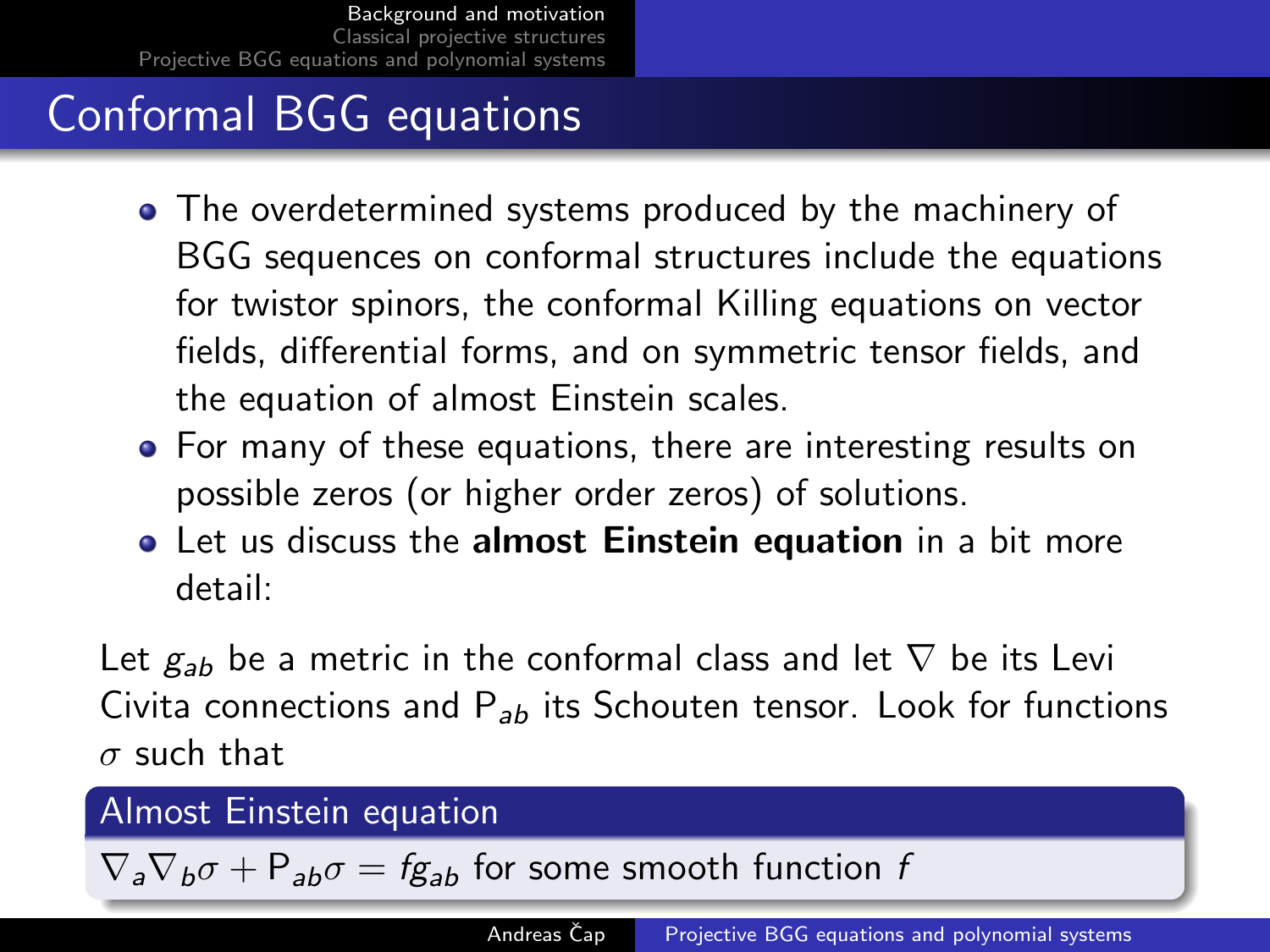[Background and motivation](#page-2-0) [Classical projective structures](#page-4-0) [Projective BGG equations and polynomial systems](#page-12-0)

It turns out that for any solution  $\sigma$  of this equation the subset  $U := \{x : \sigma(x) \neq 0\}$  is open and dense, and the equation is equivalent to the fact that the rescaling  $\frac{1}{\sigma^2}g_{ab}$  defines an Einstein metric on  $U$ . From this interpretation it follows easily that the equations satisfies a conformal covariance property.

Via the BGG machinery, solutions to the almost Einstein equation are in bijective correspondence with sections of the standard tractor bundle, which are parallel for the canonical linear connection on this bundle.

Using this correspondence, R. Gover analyzed the possible zeros of solutions. It turns out that zeros are either isolated or form embedded hypersurfaces, and locally around these, one obtains Poinceré–Einstein metrics (i.e. conformal compactifications of Einstein manifolds). Conversely, any such compactification is obtained in this way.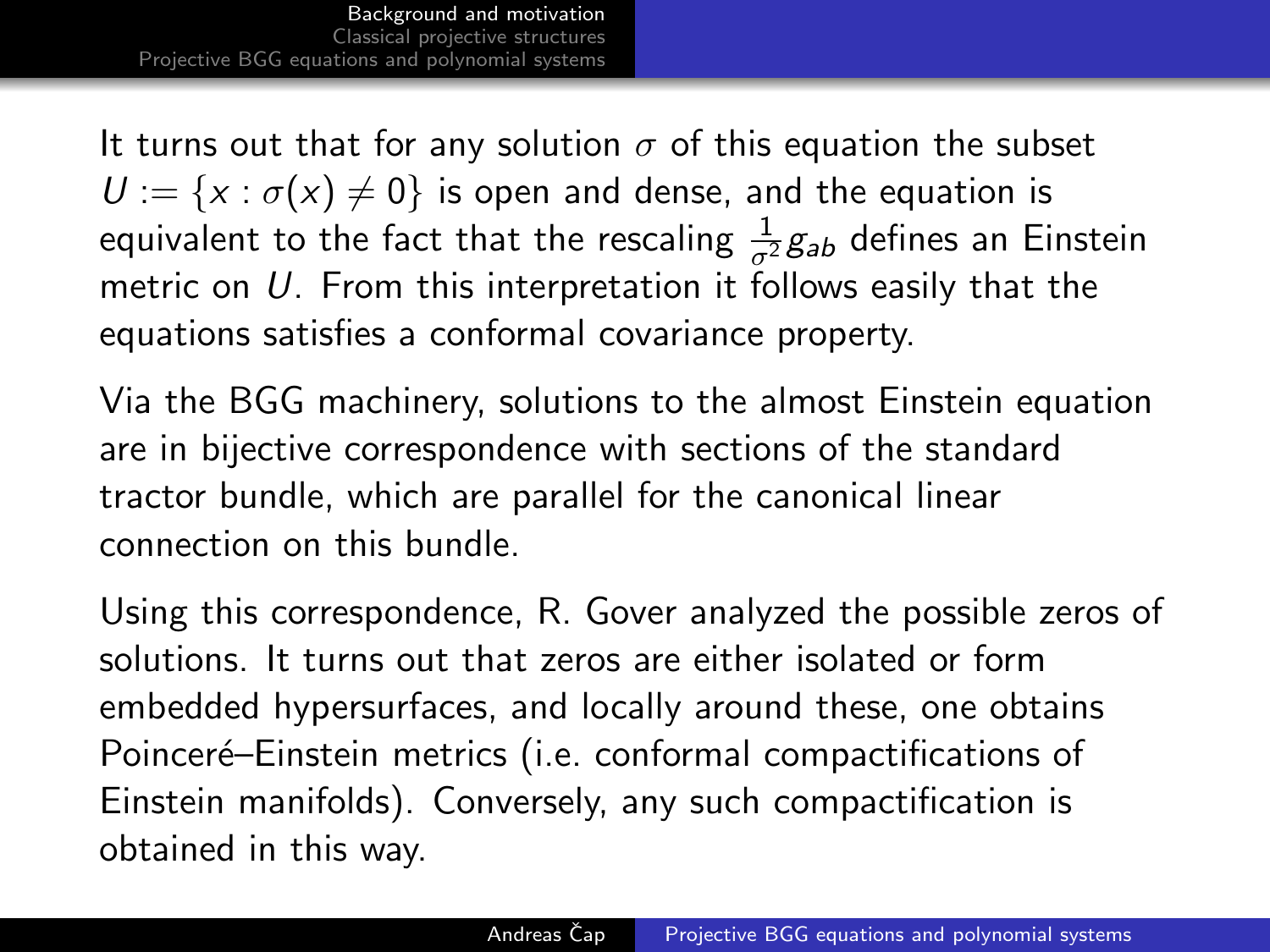## Basic definitions

Let M be a smooth manifold of dimension  $n > 2$ .

- $\bullet$  Two torsion free linear connections  $\nabla$  and  $\hat{\nabla}$  on the tangent bundle TM are called projectively equivalent if their difference is given by  $\hat\nabla_\xi \eta-\nabla_\xi \eta=\Upsilon(\xi)\eta+\Upsilon(\eta)\xi$  for some  $\Upsilon \in \Omega^1(M)$  and all  $\xi, \eta \in \mathfrak{X}(M).$
- This can be equivalently characterized geometrically as  $\nabla$  and  $\hat{\nabla}$  having the same geodesics up to parametrization.
- Denoting by  $R_{ab}c_d$  the curvature of a connection  $\nabla$  on TM, one puts  $R_{ab} := R_{ca}{}^c{}_b$  and defines the  $Rho$ –tensor and the Weyl curvature by  $P_{ab} = \frac{-1}{(n-1)(n+1)} (nR_{ab} + R_{ba})$  and

<span id="page-4-0"></span>
$$
W_{ab}{}^c{}_d = R_{ab}{}^c{}_d + \delta^c_a P_{bd} - \delta^c_b P_{ad} - P_{ab} \delta^c_d + P_{ba} \delta^c_d
$$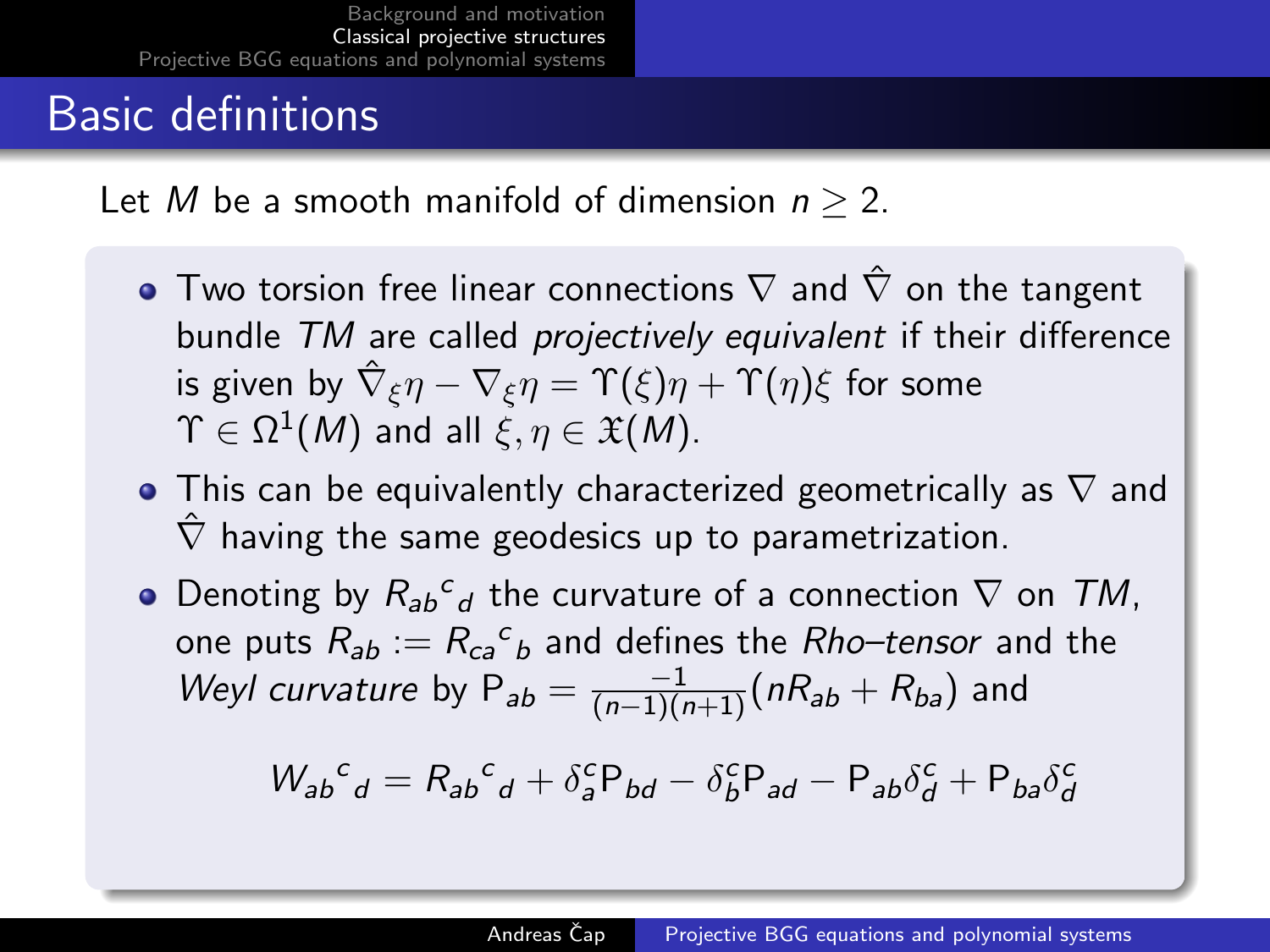Now one defines a *projective structure* on M as a projective equivalence class  $[\nabla]$  of torsion free linear connections on TM. It turns out that all connections in the class have the same Weyl–curvature, which is the basic invariant of the structure if  $n > 3$ . (For  $n = 2$ , the symmetries of W imply its vanishing, the basic invariant then is the tensor  $\nabla_{[a} \mathsf{P}_{b]c}$  )

A projective structure on M gives rise to a family of distinguished unparametrized curves, with one curve through each point in each direction. It turns out that a local diffeomorphism between two manifolds with projective structures is a morphism of projective structures (in the evident sense) if and only if it is compatible with these families. In this way, projective structures are closely related to the geometry of systems of second order ODEs.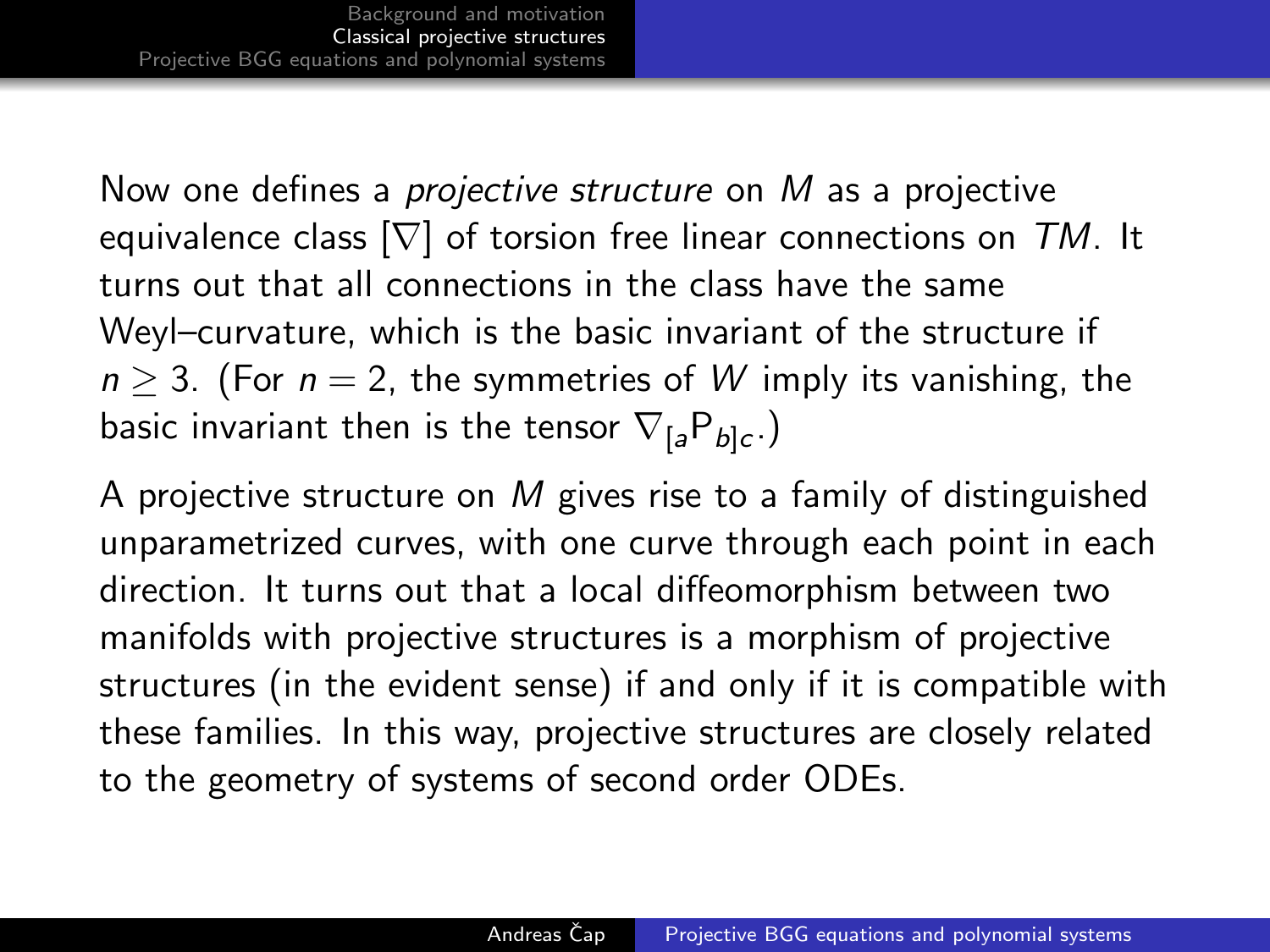#### The homogeneous model

The basic example of a projective structure is given by projective space  $\mathbb{R}P^n$  with the family of projective lines as distinguished curves. Locally on each affine chart, these can be realized as the geodesics of the flat connection on  $\mathbb{R}^n$  which describes the projective class in terms of connections. The group  $G := PSL(n+1, \mathbb{R})$  acts transitively on  $\mathbb{R}P^n$  by automorphisms of the projective structure, and it turns out that these are all automorphisms. Hence we can identify  $\mathbb{R}P^n$  with  $G/P$ , where  $P \subset G$  is the stabilizer of a line.

It turns out that  $P \cong G_0 \ltimes P_+$ , where  $P_+ \cong \mathbb{R}^{n*}$  is an Abelian normal subgroup and  $P/P_+=\bar G_0\cong GL(n,\mathbb{R}).$  In particular, the natural projection  $G/P_+ \to G/P$  is a principal bundle with structure group  $G_0$ . It turns out that this can be naturally identified with the linear frame bundle of  $\mathbb{R}P^n$ .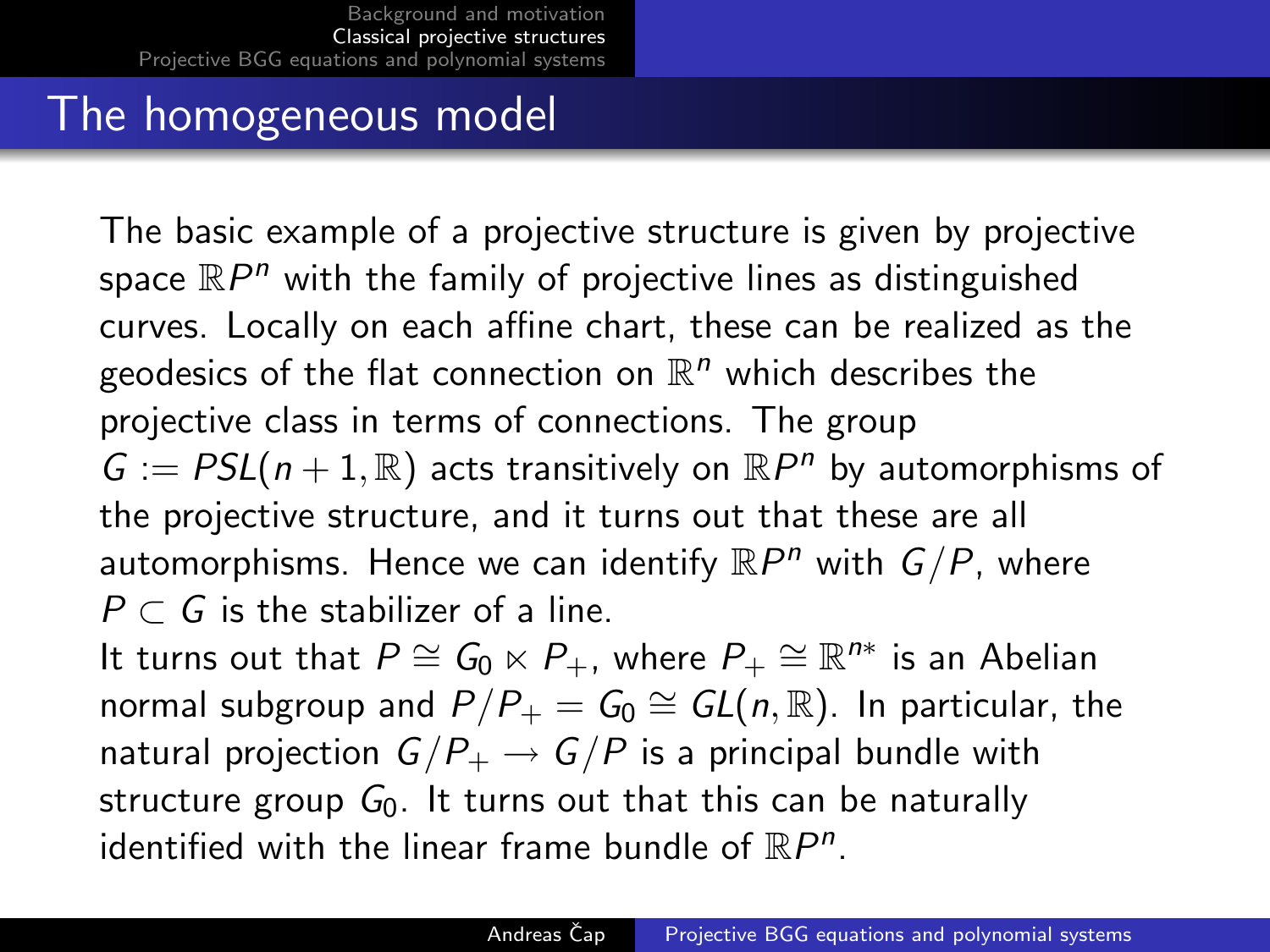## The Cartan description

We want to obtain an analogous description for  $(M, [\nabla])$ .

- Let  $p_0 : G_0 \to M$  be the linear frame bundle of M, which has structure group  $G_0 = GL(n, \mathbb{R})$ .
- Attach to each point  $u_0 \in \mathcal{G}_0$  the values of the connections in  $[\nabla]$  in the point  $x = p_0(u_0)$ , thus defining  $p : \mathcal{G} \to M$ . This can be made into a principal P–bundle.
- The Lie algebra  $\mathfrak g$  of  $G$  can be identified with  $\mathbb R^n\oplus\mathfrak g_0\oplus\mathbb R^{n*}$ with the last two summands forming the Lie algebra  $\mathfrak p$  of P. Construct a tautological one form  $\underline{\omega}\in \Omega^1(\mathcal{G},\mathbb{R}^n\oplus\mathfrak{g}_0)$  from the soldering form and the connection forms of the connections in the projective class.
- This can be canonically extended to a Cartan connection  $\omega \in \Omega^1(\mathcal{G},\mathfrak{g})$  which trivializes  $\mathcal{T}\mathcal{G}$  in a  $P-$ equivariant way.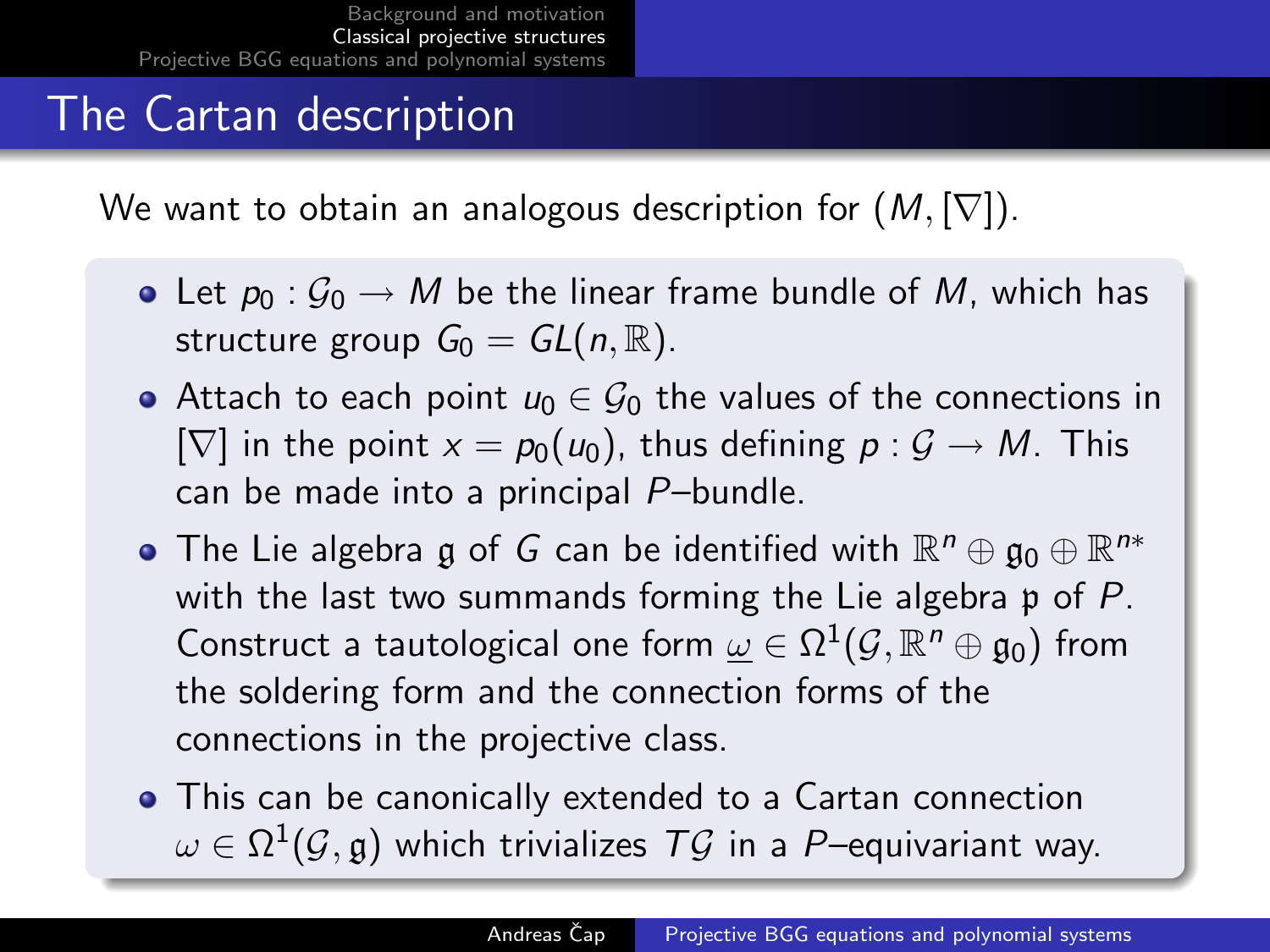## Tensor bundles

Via the adjoint action, g is a representation of P and  $p \subset q$  is a P–invariant subspace, so there is a natural P–action on  $g/p$ . It follows directly from the definition of a Cartan connection that, via  $ω$ , the associated bundle  $G \times P(g/p)$  can be identified with the tangent bundle TM.

Forming duals, tensor products, and natural subbundles in there, we see that any tensor bundle over  $M$  is associated to the Cartan bundle  $\mathcal{G} \to M$ . The Cartan connection  $\omega$  does not induce linear connections on general associated vector bundles. On each tensor bundle one only has the family of preferred linear connections induced by the connections in the projective class.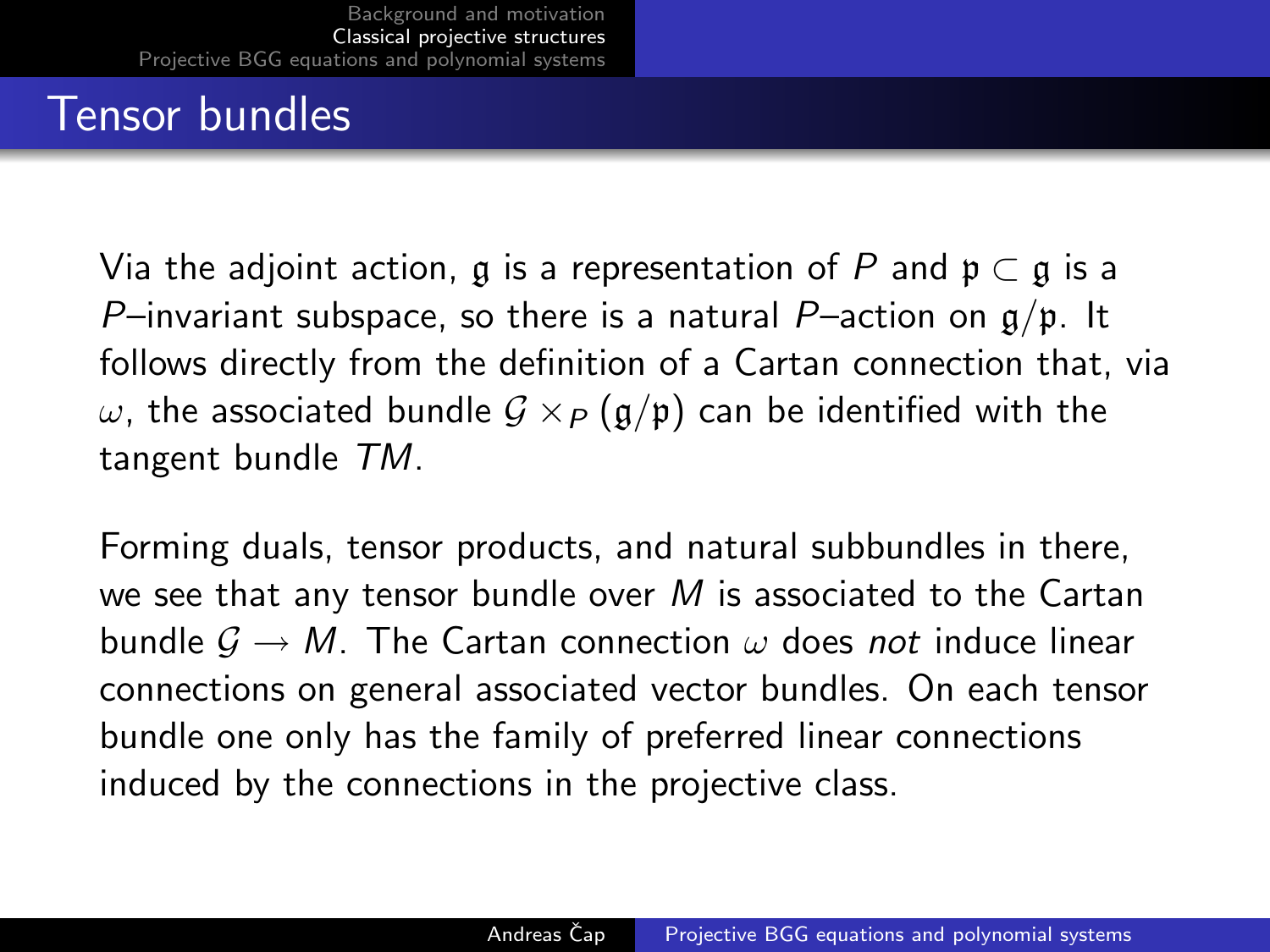#### Standard tractors

Let  $\mathbb{R}^{n+1}$  be the standard representation of  $G$ , restrict it to  $P$  and put  $\mathcal{T}:=\mathcal{G}\times_P\mathbb{R}^{n+1}$ , the *standard tractor bundle*. This contains a line subbundle  $\mathcal{T}^1 =: \mathcal{E}(-1)$  (coming from the line stabilized by  $P)$ such that  $\mathcal{I}/\mathcal{I}^{1}\cong \mathcal{T}M(-1):=\mathcal{T}M\otimes \mathcal{E}(-1).$  It turns out that  $\mathcal{E}(-1)$  is the bundle of  $\frac{1}{n}$ —densities, and we denote by  $\mathcal{E}(w)$  the bundle of  $(-\frac{w}{n})$  $\frac{w}{n}$ )–densities. The Cartan connection  $\omega$  induces a linear connection  $\nabla^T$  on  $\mathcal T$ 

On  $\mathbb{R}P^n$ ,  $\mathcal T$  is trivial,  $\nabla^{\mathcal T}$  is flat,  $\mathcal T^1\subset \mathcal T$  is the tautological bundle, and the description of  $\mathcal{T}/\mathcal{T}^1$  just encodes the well known description of  $\mathcal{T}\mathbb{R}P^n$  as  $L(\mathcal{T}^1,\mathcal{T}/\mathcal{T}^1)$ .

The Cartan bundle  ${\cal G}$  and  $\omega$  can be recovered from  $({\cal T},{\cal T}^1,\nabla^{\cal T})$  as an adapted frame bundle.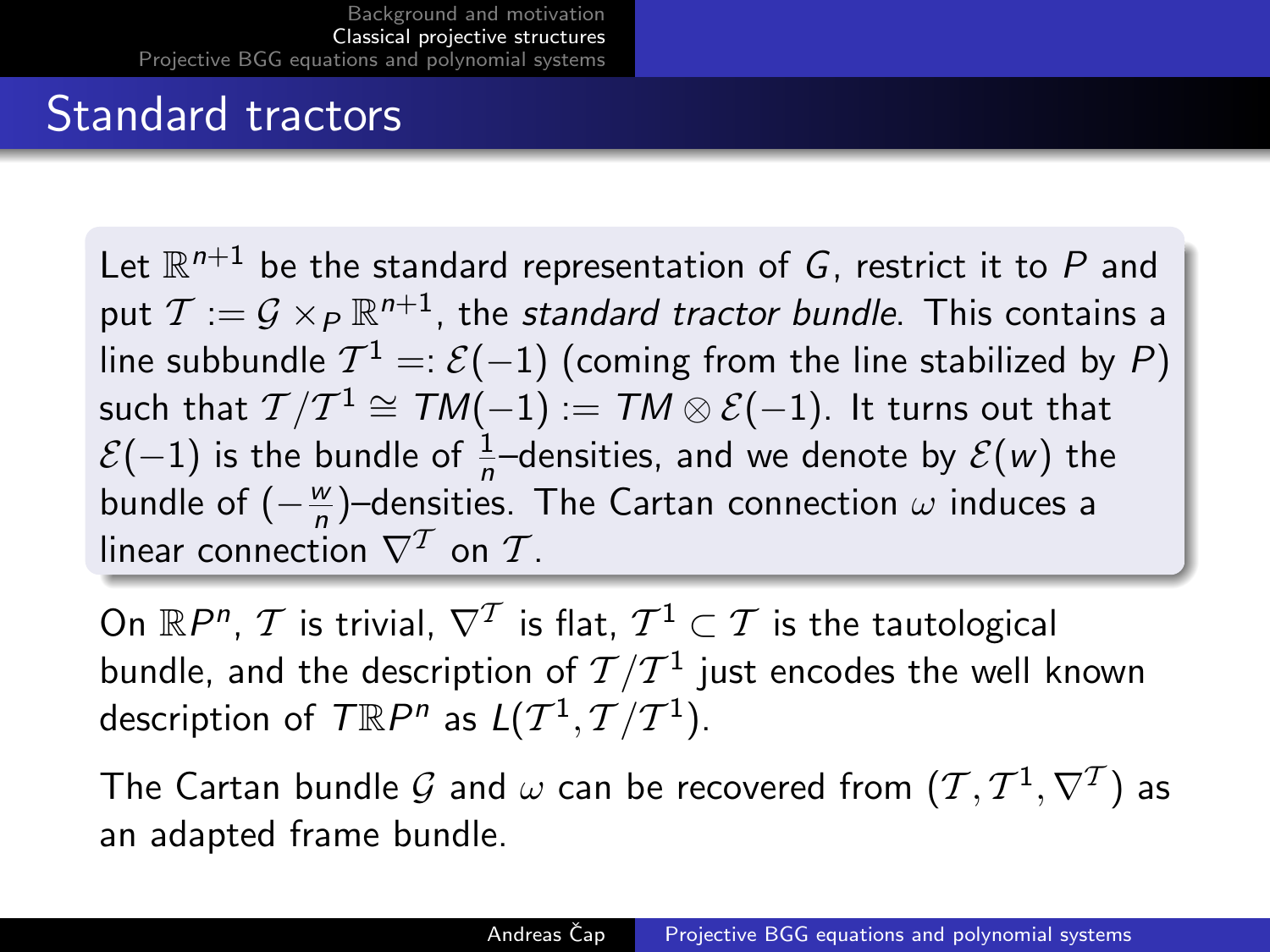#### The cone description

For projective structures, there is a particularly simple way to equivalently encode the standard tractor bundle. Let  $M_{\#}$  be the frame bundle of  $\mathcal{E}(-1)$ , so  $\pi : M_{\#} \to M$  is a principal  $\mathbb{R}_{+}$ –bundle, and let  $\zeta \in \mathfrak{X}(M_{\#})$  be the infinitesimal generator of the  $\mathbb{R}_{+}$ –action.

- $\bullet$   $M_{\#} = \mathcal{G}/\mathcal{Q} = \mathcal{G} \times_{\mathcal{P}} (\mathcal{P}/\mathcal{Q})$  for a subgroup  $\mathcal{Q} \subset \mathcal{P}$
- $\bullet$   $\omega$  induces a linear connection  $\nabla^{\#}$  on  $TM_{\#}$ , whose geodesics project to the distinguished paths on M
- $\bullet$  T can be recovered as  $TM_{\#}/\mathbb{R}_+$ , where the action is chosen in such a way that sections of  $T$  correspond to vector fields homogeneous of degree  $-1$
- $\mathcal{T}^1$  comes from the vertical bundle and  $\nabla^\mathcal{T}$  is induced by  $\nabla^\#$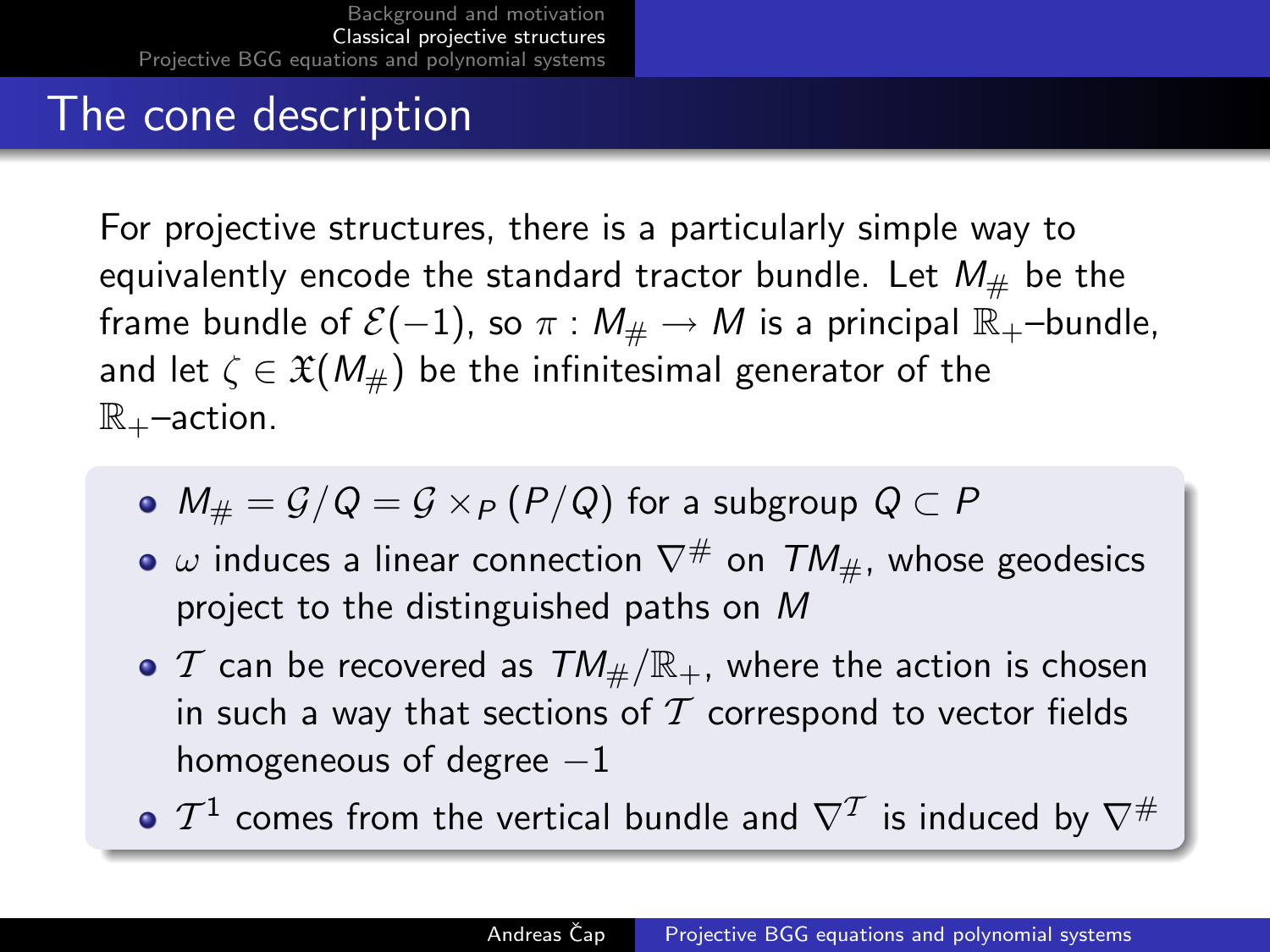#### Tractor bundles

The dual  $\mathcal{T}^* \to M$  of  $\mathcal{T}$  is the *standard cotractor bundle*. One obtains an exact sequence

$$
0\to\mathcal{T}^*M\otimes\mathcal{E}(1)\to\mathcal{T}^*\to\mathcal{E}(1)\to0
$$

Applying tensorial constructions to  $\mathcal T$  and  $\mathcal T^*$ , one obtains tractor bundles  $V \rightarrow M$ , which all inherit canonical linear connections from  $\nabla^{\mathcal T}$ . Any such tractor bundle  $\mathcal V$  has a composition series induced by the composition series of  $\mathcal T$  and  $\mathcal T^*$ , and we denote by  $H_0$  the canonical quotient of V, which is a tensor bundle.

A tractor bundle  $\mathcal{V} \to M$  corresponds to a tensor bundle  $V_\# \to M_\#$ and sections correspond to tensor fields which are homogeneous of appropriate degree. This identification is compatible with the natural connections on both bundles, so parallel tractor fields on M correspond to parallel tensor fields on  $M_{\#}$ .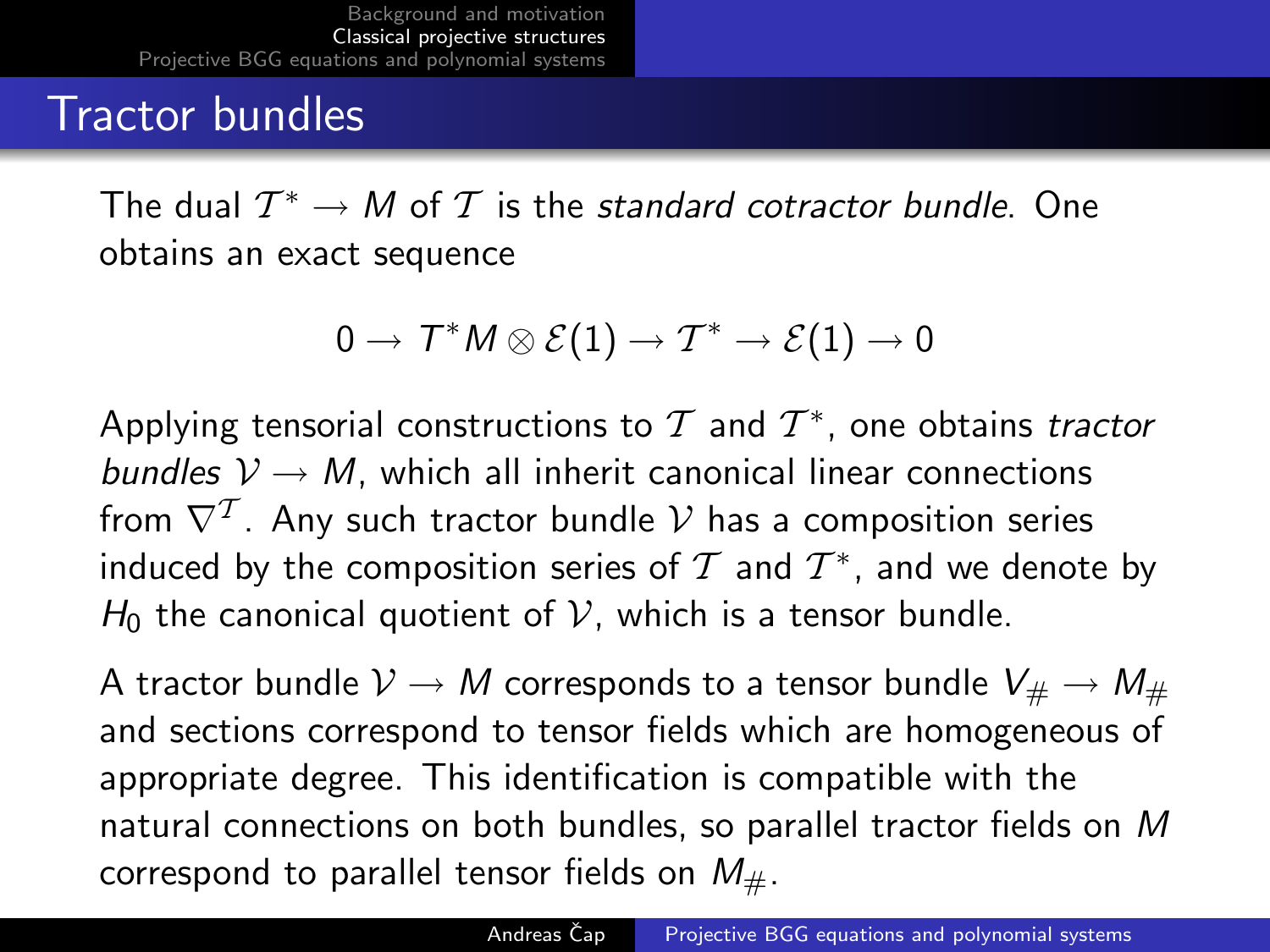For any tractor bundle  $\mathcal{V} \rightarrow M$ , one has the tractor connection  $\nabla^{\mathcal{V}}.$  The machinery of BGG–sequences uses this to construct higher order operators, which are intrinsic to the projective structure. These operators map between certain tensor bundles, which are subquotients of the bundles of  $V$ -valued differential forms. We only need a special case:

- $\nabla^{\mathcal{V}}:\mathsf{\Gamma}(\mathcal{V})\rightarrow \Omega^1(\mathcal{M},\mathcal{V})$  induces an invariant operator  $D^{\mathcal{V}}:\mathsf{\Gamma}(\mathcal{H}_0)\to \mathsf{\Gamma}(\mathcal{H}_1)$ , where  $\mathcal{H}_0$  is the canonical quotient of  $\mathcal V$ and  $H_1$  is a certain subquotient of  $\mathcal{T}^\ast M\otimes \mathcal{V}$
- $D^{\mathcal{V}}(\sigma)=0$  is an overdetermined system of PDEs, which has no solutions on generic projective structures
- <span id="page-12-0"></span>if  $s\in\Gamma(\mathcal{V})$  satisfies  $\nabla^\mathcal{V}s=0$ , then it projects to  $\sigma\in\Gamma(H_0)$ satisfying  $D^\mathcal{V}(\sigma)=0$  ("*normal solutions*" )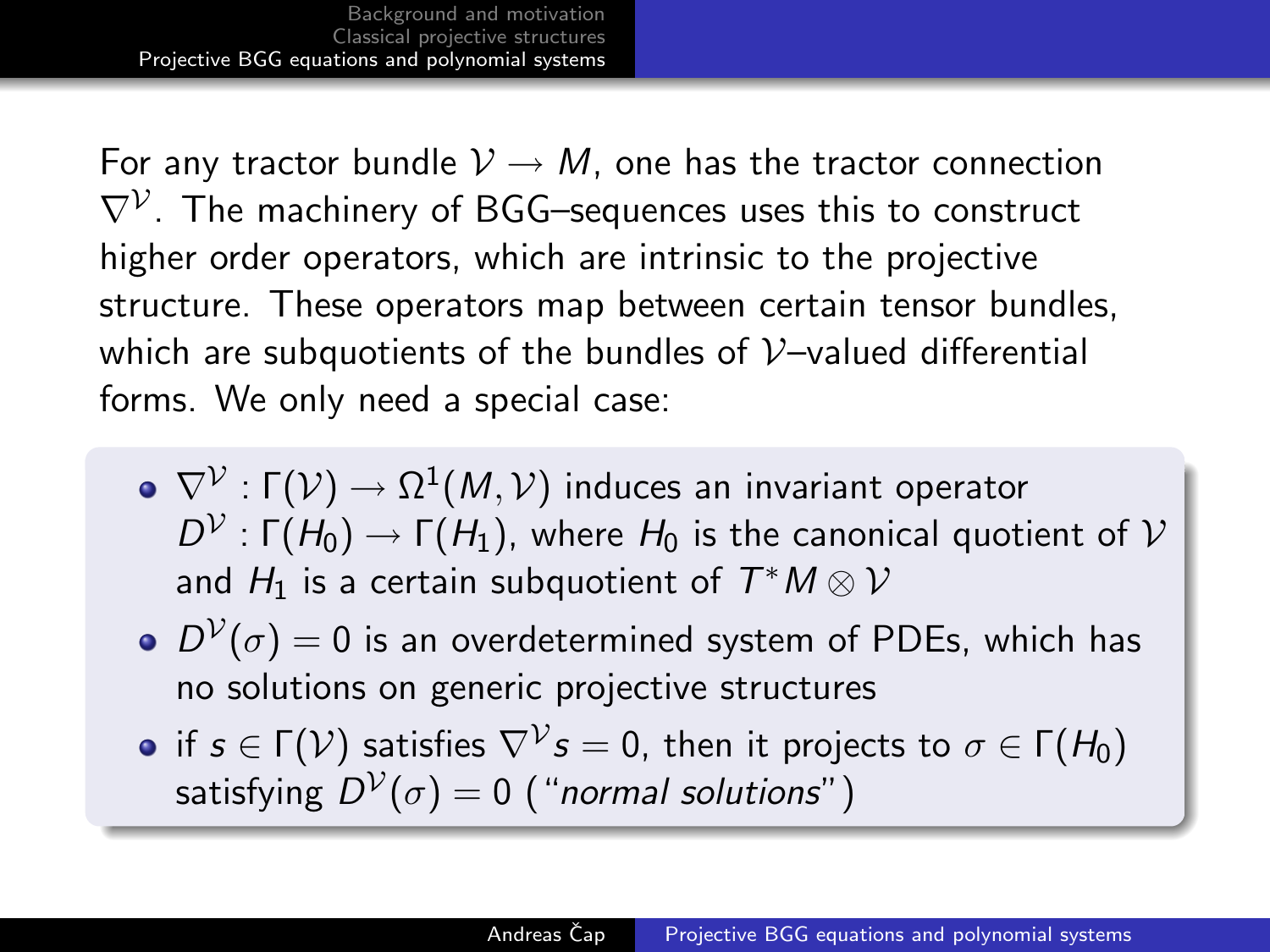#### Normal charts and generalized homogeneous coordinates

Choose a point  $u_0$  in  $M_{\#}$  and a basis  $\{e_0, \ldots, e_n\}$  of  $T_{u_0}M_{\#}$ , such that  $e_0 = \zeta(u_0)$ , the infinitesimal generator of the  $\mathbb{R}_+$ –action.

- Consider the span of  $\{e_1, \ldots, e_n\}$  in  $T_{u_0}M_{\#}$ . Use the affine exponential map of  $\nabla^{\#}$  to identify an open neighborhood of zero with a subset in  $M_{\#}$  which diffeomorphically projects onto an open subset  $U \subset M$ .
- Apply the same construction to  $\mathbb{R}^{n+1}\setminus\{0\}=(\mathbb{R}P^n)_\#$  with  $u_0$ the first vector in the standard basis, and all standard basis vectors for the  $e_i$ .
- $\bullet$  This defines an  $\mathbb{R}_{+}$ –equivariant diffeomorphism  $\Phi$  from an invariant open subset of  $\mathbb{R}^{n+1}\setminus\{0\}$  to  $\pi^{-1}(U)\subset M_{\#},$  which descends to a diffeomorphism  $\varphi$  from an open subset  $U' \subset \mathbb{R}P^n$  onto U, which is compatible with distinguished curves through  $u_0$ .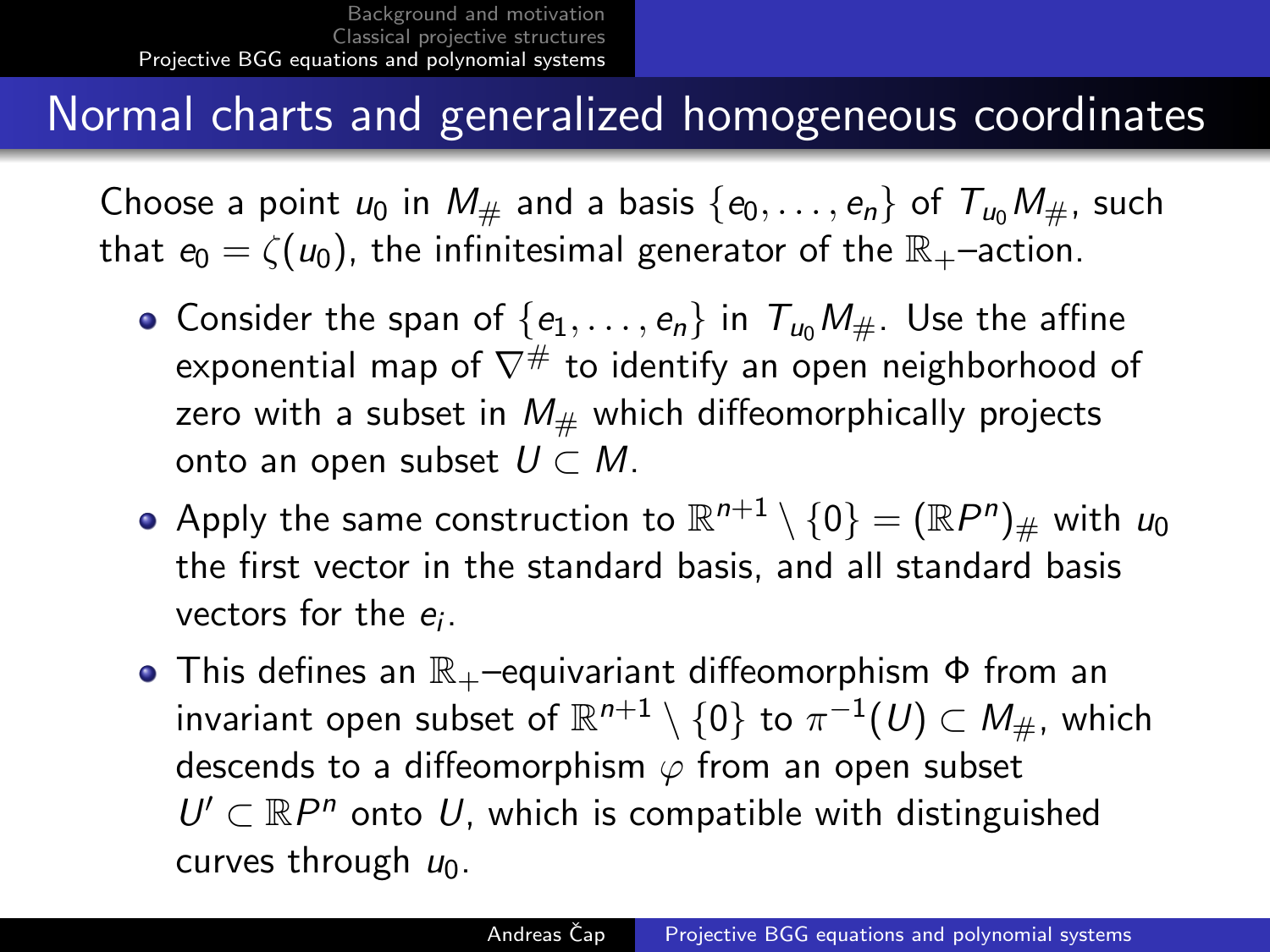#### Generalized homogeneous coordinates and normal frames

- Pulling back the standard coordinates  $x^i$  on  $\mathbb{R}^{n+1}$  via  $\Phi$  one obtains densities  $X^0,\ldots,X^{n+1}\in\Gamma(\mathcal{E}(1))$  on  $M$  ("generalized homogeneous coordinates").
- Next, transport the tangent vectors  $e_1, \ldots, e_n \in T_{\mu} M_{\#}$ parallely along geodesics in directions spanned by these vectors.
- Then extend  $e_1, \ldots, e_n$  homogeneous of degree  $-1$  for the  $\mathbb{R}_+$ –action. Together with  $e_0 = \zeta$ , this defines a frame for  $TM_{\#}$  on  $\pi^{-1}(U)$ .
- $\bullet$  This corresponds to a local adapted frame for  $\mathcal T$ , while  $\{e_1, \ldots, e_n\}$  projects to a local frame of TM. This induces local frames of all tractor and tensor bundles, called normal frames. On  $(\mathbb{R}P^n)_{\#}$ , the normal frame is  $\{\sum x^i\partial_i, \partial_1, \ldots, \partial_n\}.$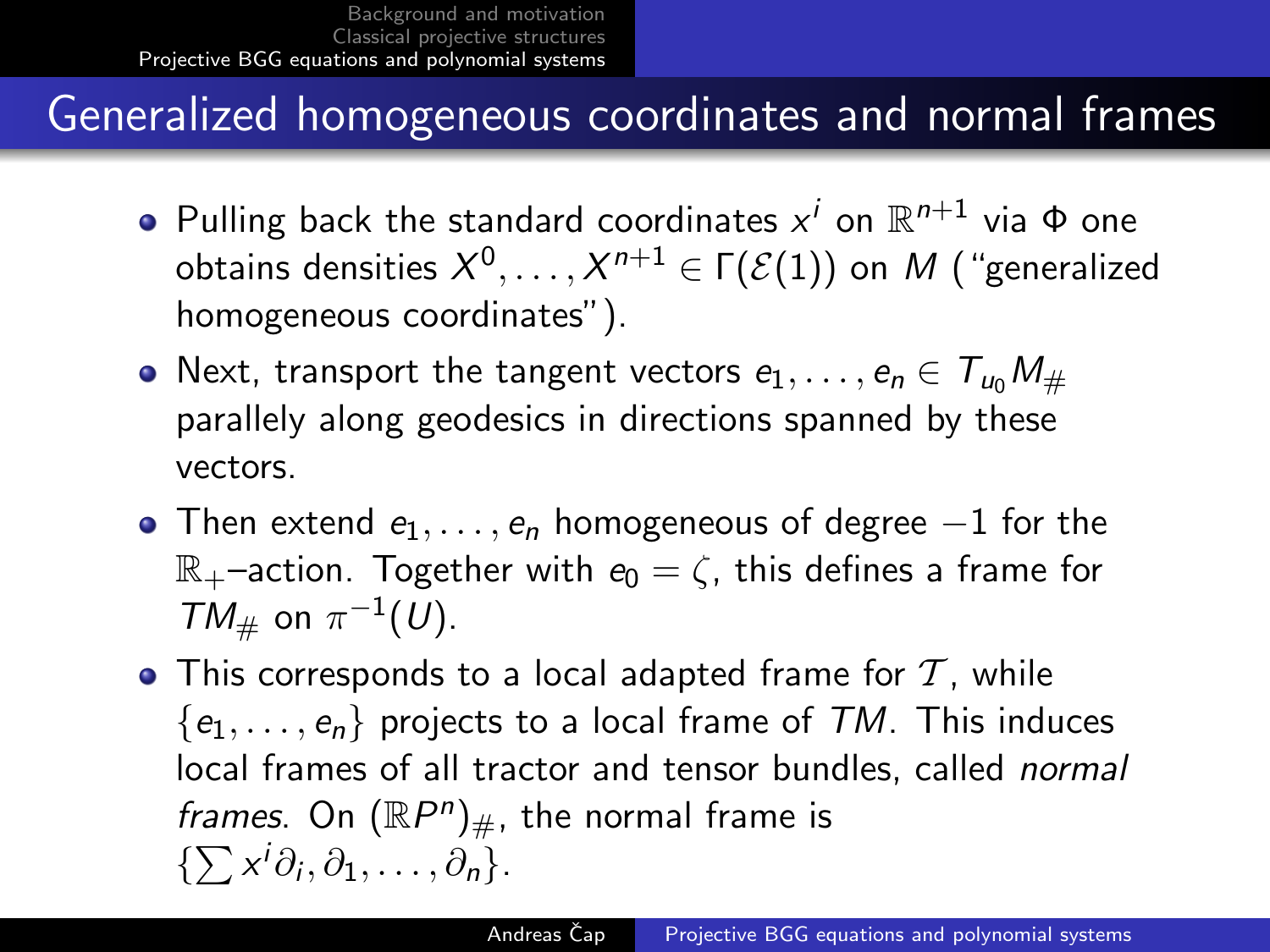[Background and motivation](#page-2-0) [Classical projective structures](#page-4-0) [Projective BGG equations and polynomial systems](#page-12-0)

Putting  $f_0 := e_0 - \sum_{j=1}^n \frac{X^j}{X^0} e_j$  and  $f_i = e_i$  for  $i = 1, \ldots, n$  on obtains a local frame on  $\pi^{-1}(U)$  which is parallel along horizontal geodesics through  $u_0$ . In particular, any parallel section of a tractor bundle must have constant coordinate functions with respect to the frame induced by  $\{f_i\}$ .

This also holds on  $\mathbb{R}P^n$ , where one in addition knows that any tractor bundle is trivial, so any element in the distinguished fiber of a tractor bundle uniquely extends to a parallel section. Passing back to the frames  $e_i$  and induced frames of  $H_0$ , we conclude:

#### Theorem

For any normal solution  $\sigma$  of a first BGG operator on M, the coefficients of  $\sigma$  with respect to a local normal frame of the bundle  $H_0$  are pulled back via  $\varphi$  to the coefficients of a solution on of the same BGG operator on  $\mathbb{R}P^n$ . On  $\mathbb{R}P^n$ , these solutions are certain polynomial systems, which can be described explicitly.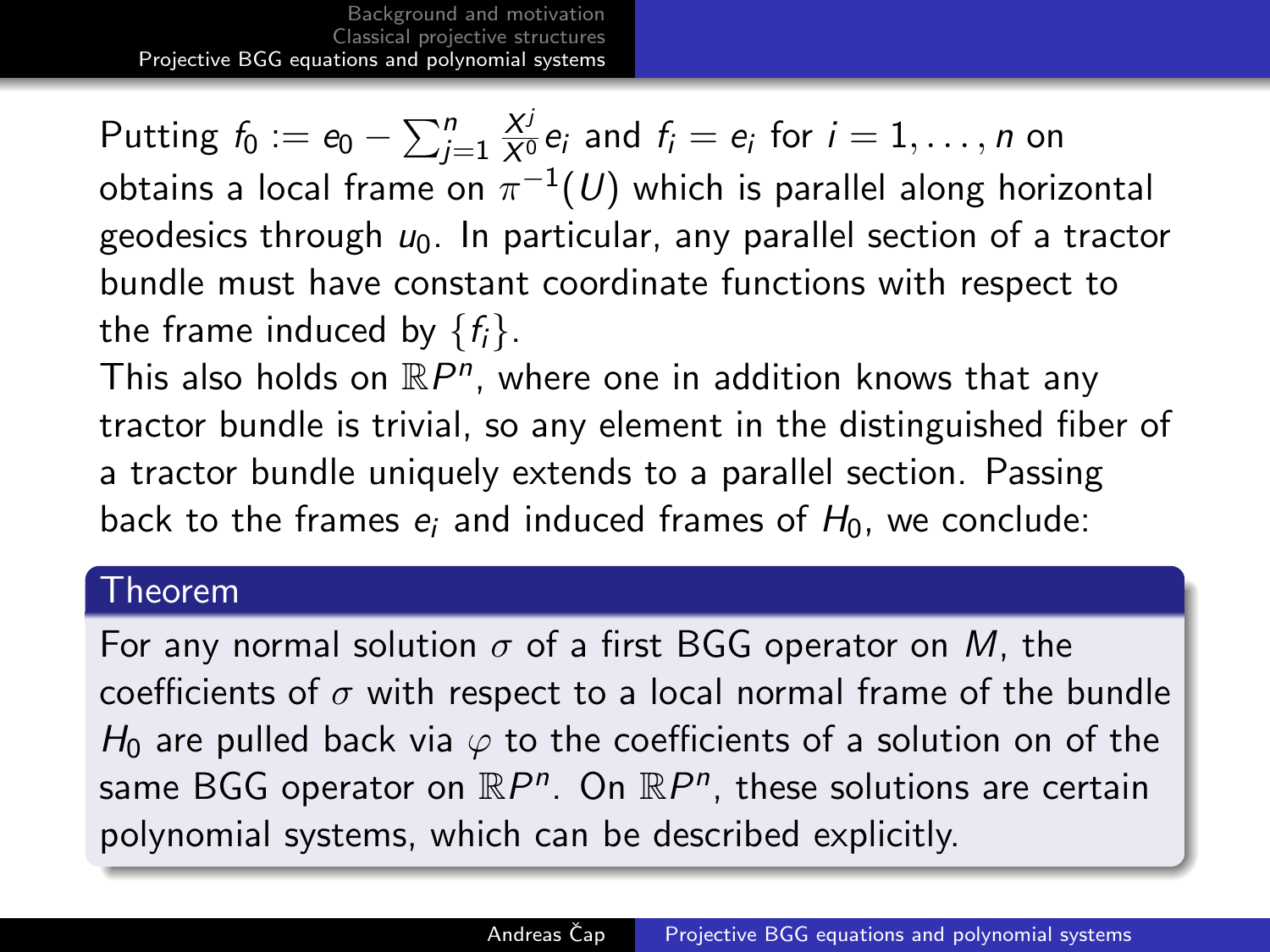In particular, this implies that  $\varphi: U' \to U$  restricts to a bijection between the zero sets of the two solutions, and on  $\mathbb{R}P^n$  this zero set is an algebraic variety. Moreover, since  $\varphi$  is compatible with certain distinguished curves one can carry over statements about subsets being totally geodesic, or open subsets being geodesically complete for some representatives of the projective class from  $\mathbb{R}P^n$ to M.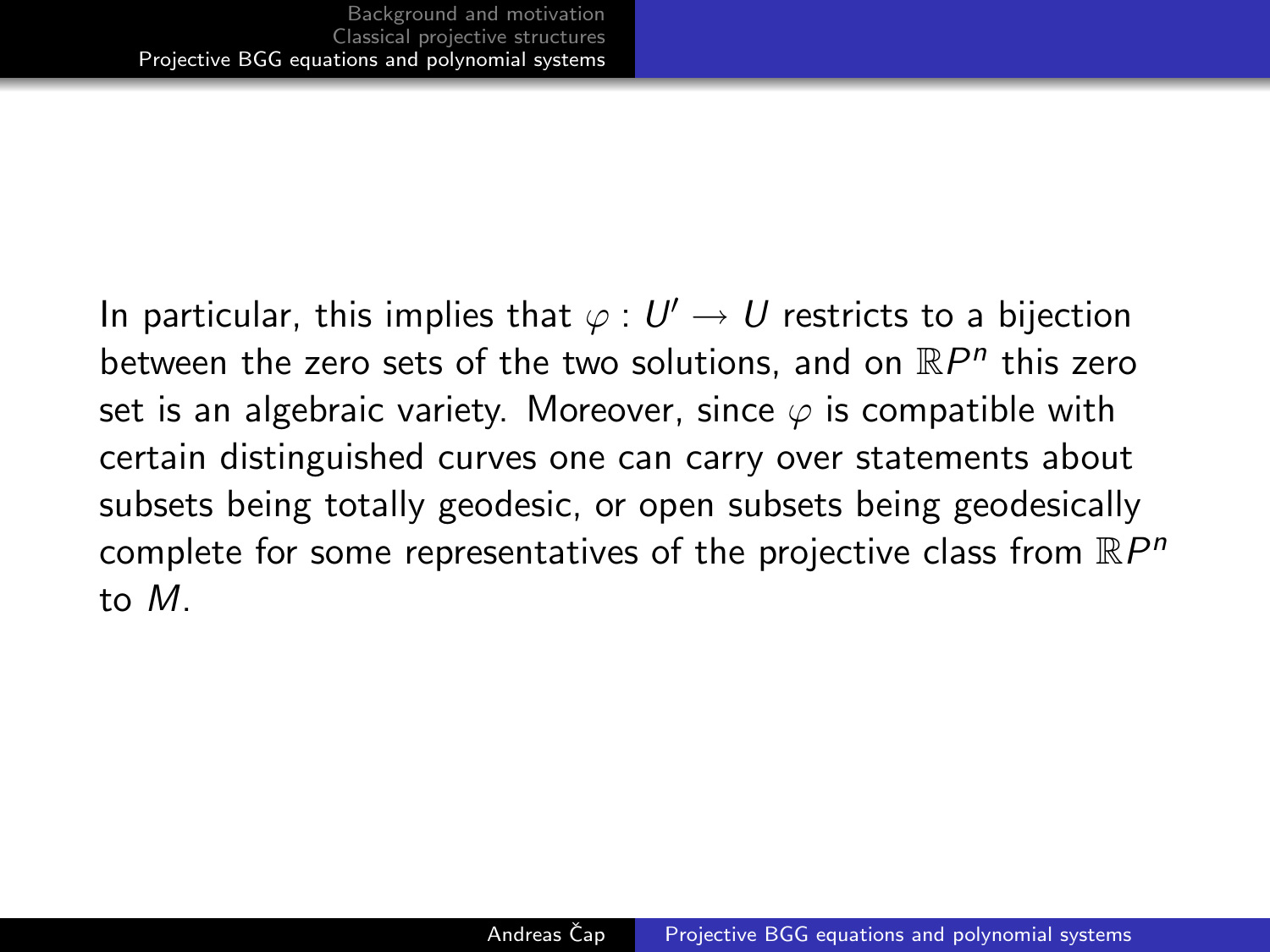#### Example 1: Ricci flatness

The first BGG equation corresponding to the standard cotractor bundle  $\mathcal{T}^*$  is the equation  $\nabla_a \nabla_b \sigma + \mathsf{P}_{ab} \sigma = 0$  on  $\sigma \in \Gamma(\mathcal{E}(1)).$ Outside its zero set, a solution  $\sigma$  determines a connection  $\nabla$  in the projective class with  $R_{ab} = 0$ .

On  $\mathbb{R}P^n$ , solutions of this equation simply correspond to linear functionals  $\lambda \in \mathbb{R}^{(n+1)*}$  and the zero set of the corresponding density is the projective hyperplane corresponding to the kernel of  $\lambda$ . In particular, this is totally geodesic, and we conclude:

If  $\sigma \in \Gamma(\mathcal{E}(1))$  satisfies  $\nabla_a \nabla_b \sigma + P_{ab} \sigma = 0$ , then its zero set is either empty or a totally geodesic hypersurface of  $M$ . On the dense open subset where  $\sigma \neq 0$ , one obtains a Ricci flat affine connection in the projective class.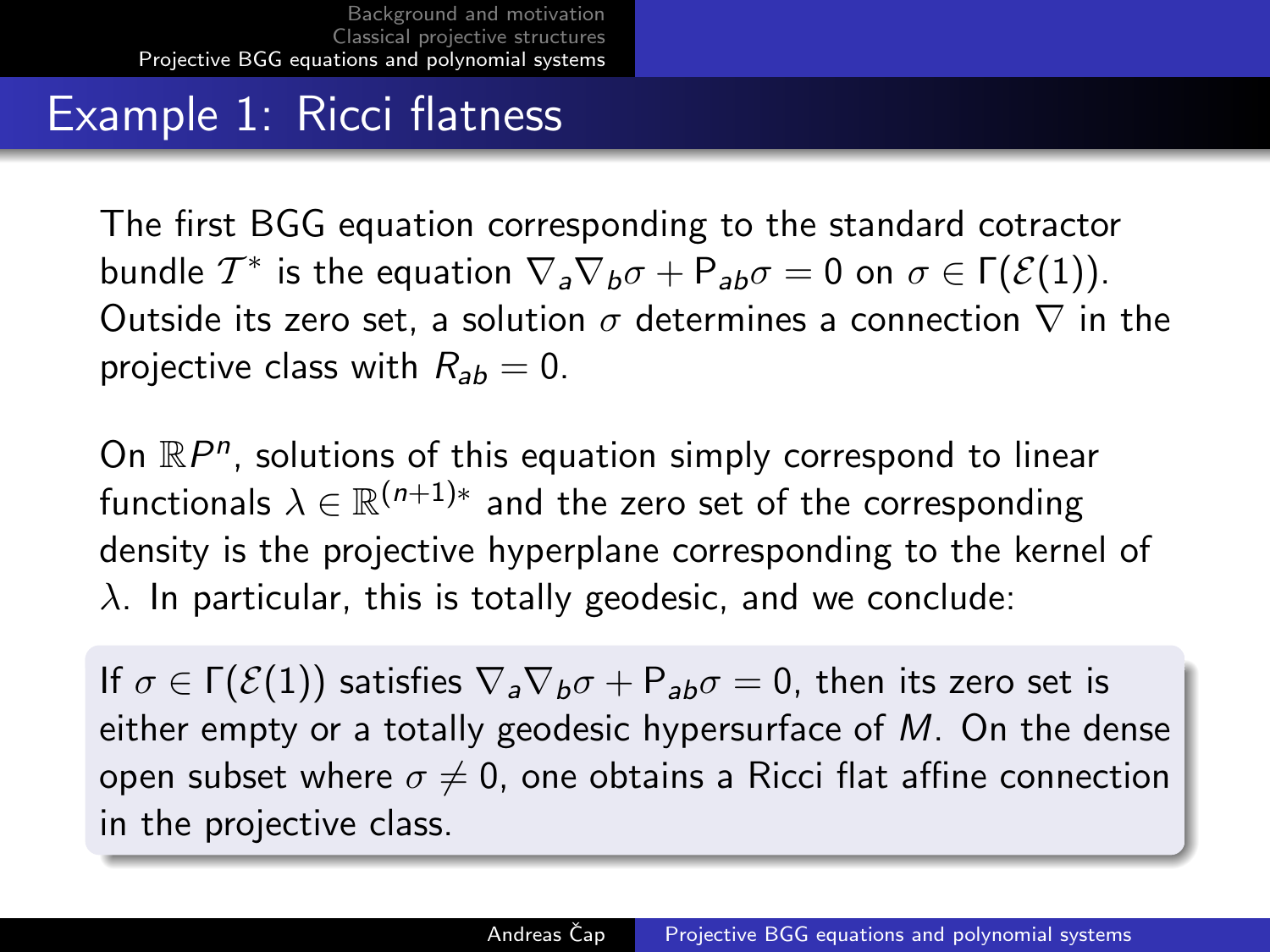### Example 2: Klein–Einstein structures

The first BGG equation corresponding to  $S^2T^*$  is the equation

$$
\nabla_{(a}\nabla_b\nabla_{c)}\sigma + 4P_{(ab}\nabla_{c)}\sigma + 2(\nabla_{(a}P_{bc)})\sigma = 0
$$
 (\*)

on a density  $\sigma \in \Gamma(\mathcal{E}(2))$ . Outside its zeros,  $\sigma$  determines a connection  $\nabla$  in the projective class such that  $\nabla_{a}P_{bc} = 0$ . If  $P_{ab}$  is non–degenerate, it defines a pseudo–Riemannian metric, for which  $\nabla$  is the Levi–Civita connection and which is automatically Einstein. If M is compact, the closure of such a set can thus be viewed as a compactification of an Einstein manifold.

On  $\mathbb{R}P^n$ , solutions correspond to symmetric bilinear forms on  $\mathbb{R}^{n+1}$ and in the non–degenerate case, the zero set of the corresponding density is a quadric in  $\mathbb{R}P^n$ , which canonically inherits a conformal structure. Outside the zero set,  $P_{ab}$  is non-degenerate and connected components of this open subset are geodesically complete. Thus we obtain: